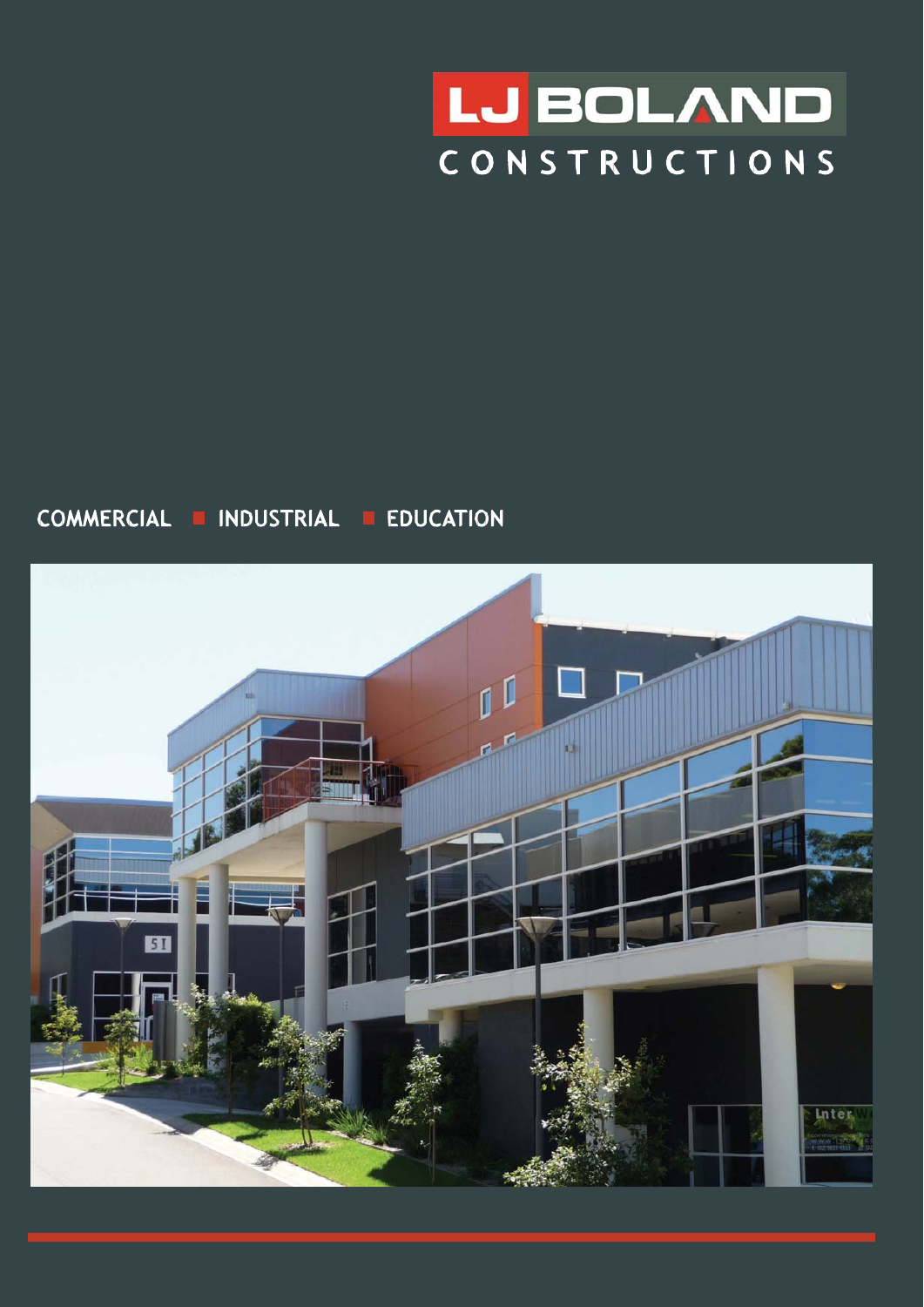

## **DESIGN PROJECT MANAGEMENT CONSTRUCTION**

We can provide comprehensive Architectural Design and Construction services for any project, from concept to completion, as well as ongoing service after completion.

We have founded a solid client network over three decades, through our ability to deliver cost effective commercial construction on time and on budget.

We treat our clients with respect and honesty, and rely on these principles to ensure lasting relationships.



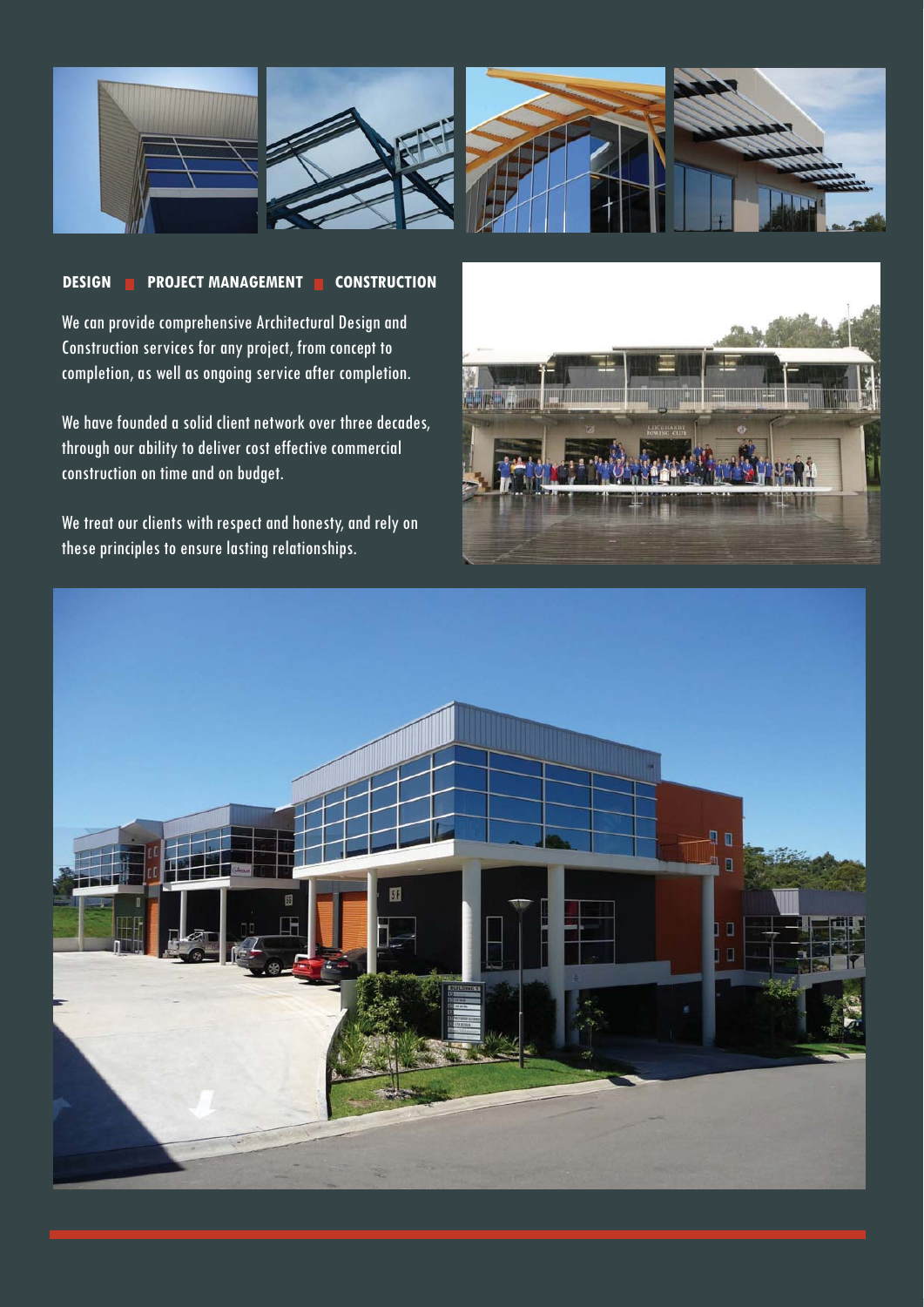

## CURRENT AND RECENT CLIENTS INCLUDE:

Hume Doors Pty Ltd (NSW & SA) Pace Farm Pty Ltd (Minchinbury) Red Lea Pty Ltd (Blacktown) A.F.F.O.R.D. (Minchinbury, Minto) Nuplex Industries (Brisbane) R & L Richardson Pty Ltd (Penrith) Douglas Box Pty Ltd (Penrith) Dural Land Joint Venture

H.M. Cowdroy Pty Ltd Kaba Boyd Pty Ltd (Weth. Park) Bearcat Australia Pty Ltd Avery Dennison Pty Ltd Camsons Pty Ltd (Minch.) Leichhardt Rowing Club (for PLC Pymble) ABC Products Pty Ltd







In collaboration with our clients, we create practical buildings that are both cost effective AND aesthetically pleasing.

Leon's architectural background gives him a unique insight into the partnership between design and function.

We are always conscious of our client's need to maximise their return on investment.

We treat every project as though it were our own.